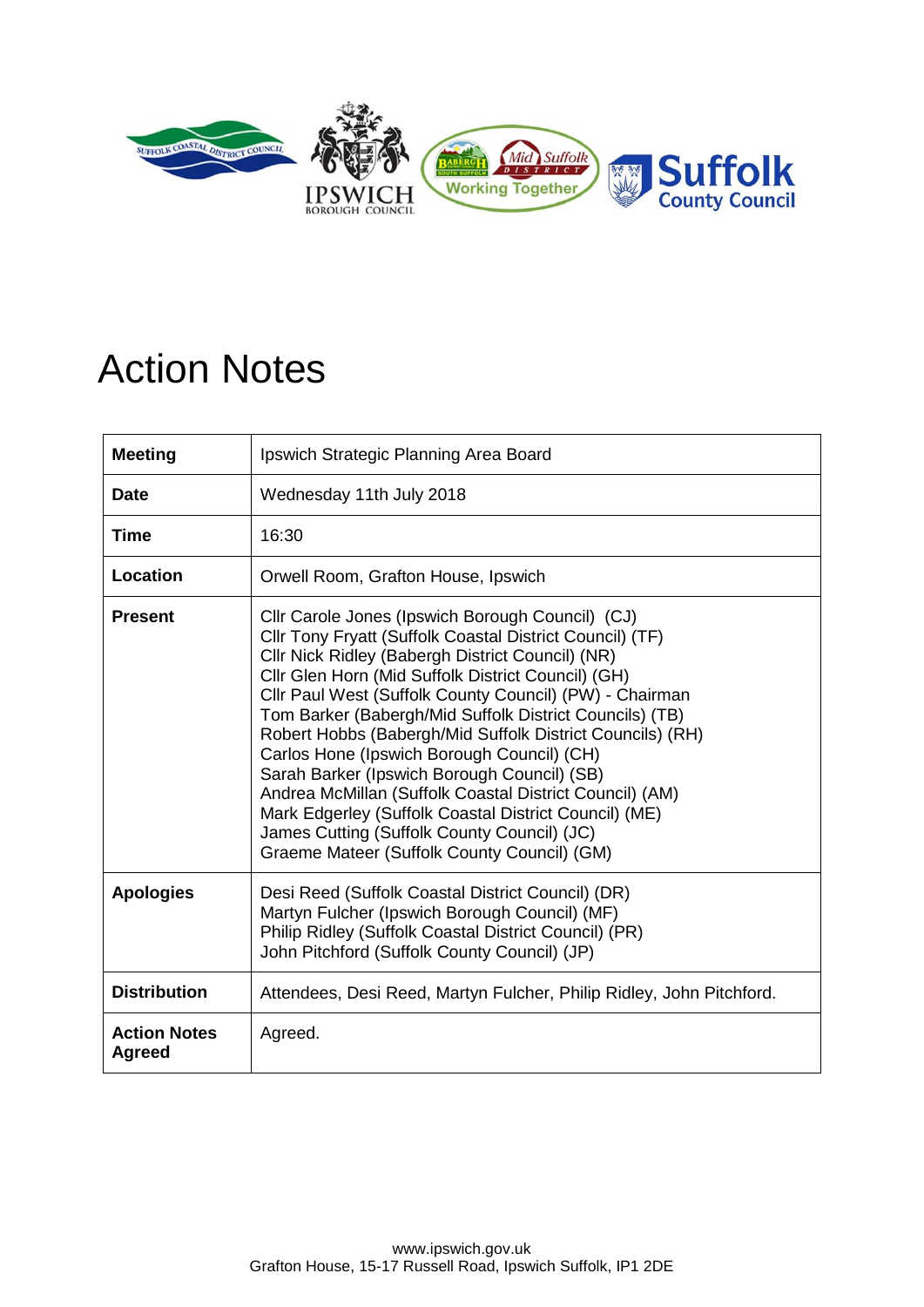## **Items:**

|     |                                                                                                                                                                                                                                                                                                                                                                                                   | <b>Action</b>                                                                                        | <b>Attachments</b> |
|-----|---------------------------------------------------------------------------------------------------------------------------------------------------------------------------------------------------------------------------------------------------------------------------------------------------------------------------------------------------------------------------------------------------|------------------------------------------------------------------------------------------------------|--------------------|
| 1.0 | Action notes of meeting held on 30 <sup>th</sup> May 2018<br>and matters arising.                                                                                                                                                                                                                                                                                                                 | SB to publish                                                                                        |                    |
| 1.1 | It was agreed that the action notes from the meeting<br>held on 30 <sup>th</sup> May 2018 were an accurate record. IBC<br>to publish on ISPA Board webpage.                                                                                                                                                                                                                                       | notes on<br>website.                                                                                 |                    |
| 2.0 | <b>Review Draft Statement of Common Ground</b>                                                                                                                                                                                                                                                                                                                                                    |                                                                                                      |                    |
| 2.1 | A draft revised Statement of Common Ground had<br>been circulated by the secretariat, incorporating<br>changes discussed at the ISPA Board meeting on<br>30 <sup>th</sup> May 2018.                                                                                                                                                                                                               |                                                                                                      |                    |
| 2.2 | Vision for the Ipswich Strategic Planning Area                                                                                                                                                                                                                                                                                                                                                    |                                                                                                      |                    |
| 2.3 | AM advised that the vision reflects discussions at<br>previous Board meetings in terms of topics and key<br>drivers across the four authorities.                                                                                                                                                                                                                                                  |                                                                                                      |                    |
| 2.4 | During the meeting held on the 30 <sup>th</sup> May it was<br>agreed that the vision should make appropriate<br>reference to the Suffolk Framework for Inclusive<br>Growth. AM advised that whilst the vision does not<br>specifically refer to the Suffolk Framework for<br>Inclusive Growth, it reflects its content. This was<br>judged to be acceptable.                                      |                                                                                                      |                    |
| 2.5 | SCDC advised that it intends to publish a draft<br>SoCG as a background document to the forthcoming<br>local plan consultation.                                                                                                                                                                                                                                                                   |                                                                                                      |                    |
| 2.6 | TВ<br>cautioned that BMSDC had<br>outstanding<br>concerns regarding the draft vision. It was agreed<br>that officers from the respective authorities would<br>work together to agree revised wording of the<br>Statement of Common Ground outside the ISPA<br>Board forum, prior to publication of the SCDC Draft<br>Local Plan. Officers would then feedback to their<br>respective councillors. | AM, RH, SB<br>to amend the<br><b>SoCG</b><br>and<br>check<br>with<br>ISPA<br><b>Board</b><br>member. |                    |
| 2.7 | JC reminded the board that the vision was a working<br>document and therefore final wording would not<br>need to be agreed until regulation 19 stage.                                                                                                                                                                                                                                             | AM to add a<br>footnote<br>for                                                                       |                    |
| 2.8 | For clarity it was agreed that a footnote should be<br>added to explain the term 'regulation 18' and the<br>term 'renowned' economy would be reviewed.                                                                                                                                                                                                                                            | Reg. 18 and<br>amend<br>'renowned<br>economy'.                                                       |                    |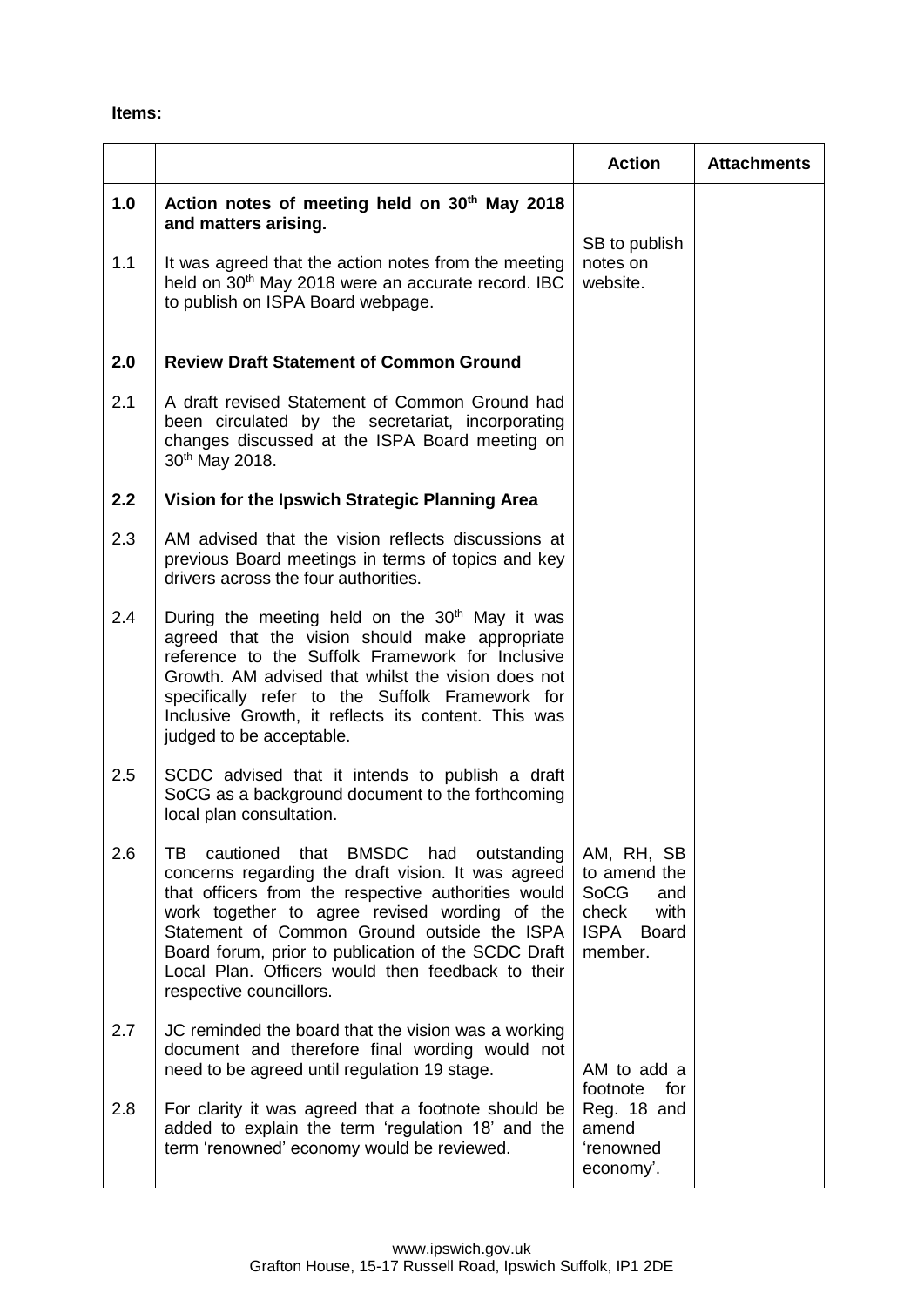| 3.0 | SCDC Local Plan - Wider Strategic Planning<br>Area policies                                                                                                                                                                                                                                                                                                                                                                                                                                                      |                                                                                                 |  |
|-----|------------------------------------------------------------------------------------------------------------------------------------------------------------------------------------------------------------------------------------------------------------------------------------------------------------------------------------------------------------------------------------------------------------------------------------------------------------------------------------------------------------------|-------------------------------------------------------------------------------------------------|--|
| 3.1 | A Chapter of SCDC First Draft Local Plan, had been<br>circulated by the secretariat. AM presented the<br>chapter.                                                                                                                                                                                                                                                                                                                                                                                                |                                                                                                 |  |
| 3.2 | AM advised that the chapter explains the housing<br>number and how it relates to housing numbers<br>across the local area, reflecting the fact that<br>neighbouring authorities are still working on their<br>draft local plans and demonstrating that SCDC are<br>not working in isolation. The draft chapter does the<br>in terms of jobs, the economy and<br>same<br>infrastructure.                                                                                                                          |                                                                                                 |  |
| 3.3 | The draft plan signals SCDCs support for the<br>Ipswich Northern Route and it is expected that<br>subsequent local plans will consider this in more<br>detail. The draft chapter also covers plans for the<br>protection of the environment, including European<br>Sites.                                                                                                                                                                                                                                        |                                                                                                 |  |
| 4.0 | <b>Ipswich Northern Route</b>                                                                                                                                                                                                                                                                                                                                                                                                                                                                                    |                                                                                                 |  |
| 4.1 | GM provided an update on the Ipswich Northern<br>Route (INR). The Transport Team at SCC hope to<br>have an outline business case in place by late<br>2018/spring 2019. At present, the level of growth<br>proposed is insufficient to support a business case<br>for a northern route and this may put the project<br>back. To support any future business case GM<br>requested that the local authorities refer to the<br>Northern Route in their respective Local Plans and<br>the Statement of Common Ground. |                                                                                                 |  |
| 4.2 | ME advised that the draft SCDC Local Plan<br>highlighted the need for larger infrastructure. SB<br>advised that the adopted IBC Local Plan refers to an<br>Ipswich Northern Route.                                                                                                                                                                                                                                                                                                                               |                                                                                                 |  |
| 4.3 | The respective timing of work on the INR business<br>case and work on Local Plans was discussed. It was<br>agreed that there needs to be a close relationship<br>between the two work streams, which should be<br>ensured through discussions outside the ISPA<br>Board.                                                                                                                                                                                                                                         | <b>ISPA</b> officers<br><b>SCC</b><br>and<br>Highways to<br>discuss<br>GM, AM, RH,<br><b>SB</b> |  |
| 4.4 | The six-week consultation on the outline business<br>case for the INR will take place in due course, but it<br>is unlikely to quantify the level of growth required to<br>deliver the road.                                                                                                                                                                                                                                                                                                                      |                                                                                                 |  |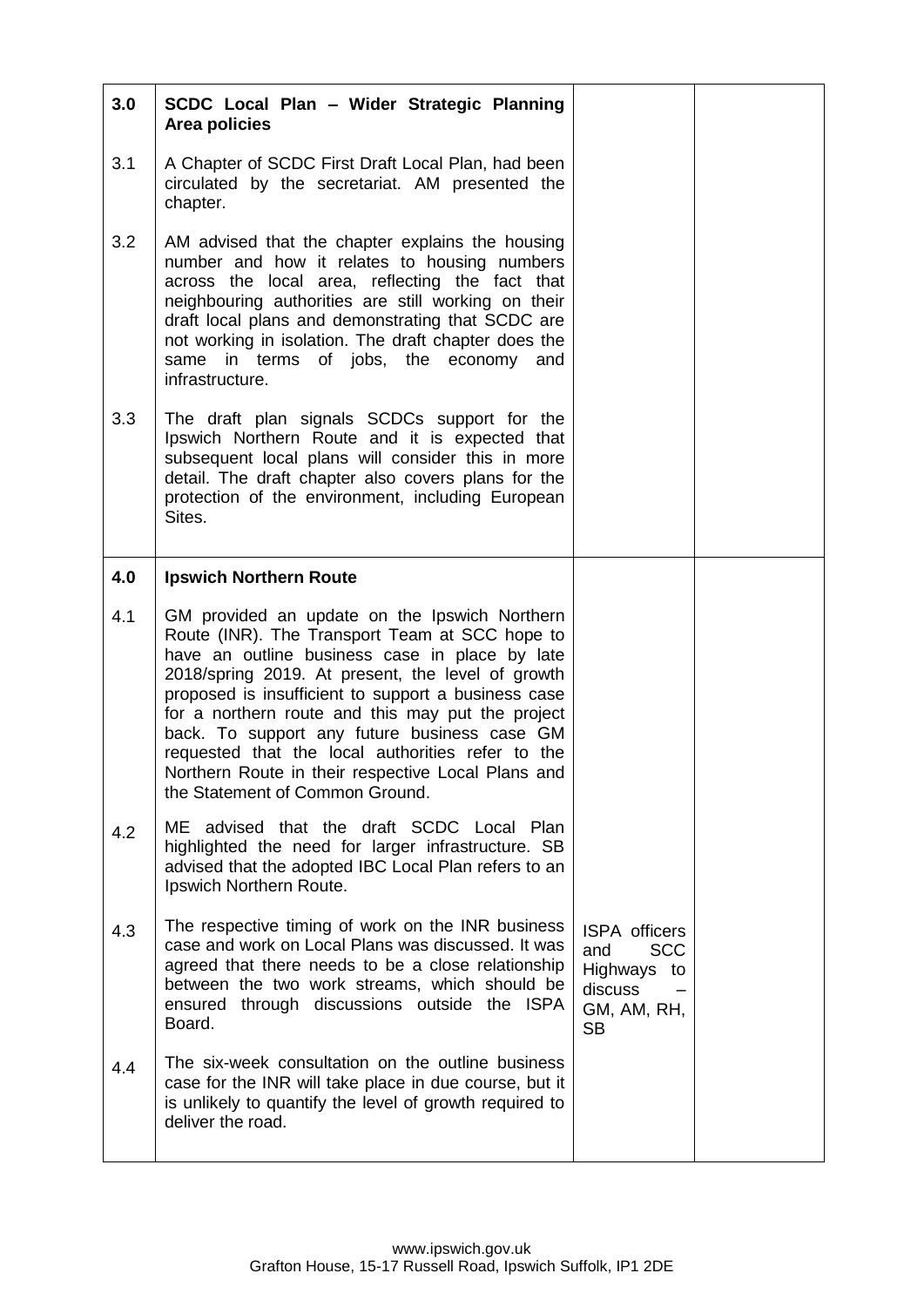| 5.0 | Local Transport Plan Review - update                                                                                                                                                                     |  |
|-----|----------------------------------------------------------------------------------------------------------------------------------------------------------------------------------------------------------|--|
| 5.1 | Work is underway on the Suffolk Local Transport<br>Plan (LTP) Review. The process has evolved from a<br>'refresh' to a more detailed review but the broad<br>principles of the LTP will remain the same. |  |
| 5.2 | The approach to corridors is being amended in line<br>with work by the LEP. SCC are gathering input from<br>key stakeholders, before going out to full<br>consultation.                                  |  |
| 5.3 | The emerging local plans will need to make<br>reference to the Local Transport Plan Review. A<br>local walking and cycling plan will be published<br>alongside.                                          |  |
| 6.0 | Any other business                                                                                                                                                                                       |  |
|     | There was none                                                                                                                                                                                           |  |
| 7.0 | Dates to be confirmed                                                                                                                                                                                    |  |
|     | Location - Grafton House.                                                                                                                                                                                |  |

| The full action notes of this meeting are assumed to be accessible to the public and to<br>staff, unless the chair claims an exemption under the Freedom of Information Act<br>2000. For detailed guidance about applying the exemptions visit http://www.ico.gov.uk/ |                                                                     |                                               |  |
|-----------------------------------------------------------------------------------------------------------------------------------------------------------------------------------------------------------------------------------------------------------------------|---------------------------------------------------------------------|-----------------------------------------------|--|
|                                                                                                                                                                                                                                                                       | These minutes contain information;                                  | Please<br>insert an<br>" $x$ " if<br>relevant |  |
|                                                                                                                                                                                                                                                                       | 1. That is personal data                                            |                                               |  |
| Please indicate opposite<br>any exemptions you are                                                                                                                                                                                                                    | 2. Provided in confidence                                           |                                               |  |
| claiming.                                                                                                                                                                                                                                                             | 3. Intended for future publication                                  |                                               |  |
| Remember that some<br>exemptions can be                                                                                                                                                                                                                               | 4. Related to criminal proceedings                                  |                                               |  |
| overridden if it is in the public<br>interest to disclose – as<br>decided by the FOI multi-                                                                                                                                                                           | 5. That might prejudice law enforcement                             |                                               |  |
| disciplinary team.                                                                                                                                                                                                                                                    | That might prejudice ongoing external<br>6.<br>audit investigations |                                               |  |
| Exemptions normally apply<br>for a limited time and the                                                                                                                                                                                                               | 7. That could prejudice the conduct of<br>public affairs            |                                               |  |

www.ipswich.gov.uk Grafton House, 15-17 Russell Road, Ipswich Suffolk, IP1 2DE